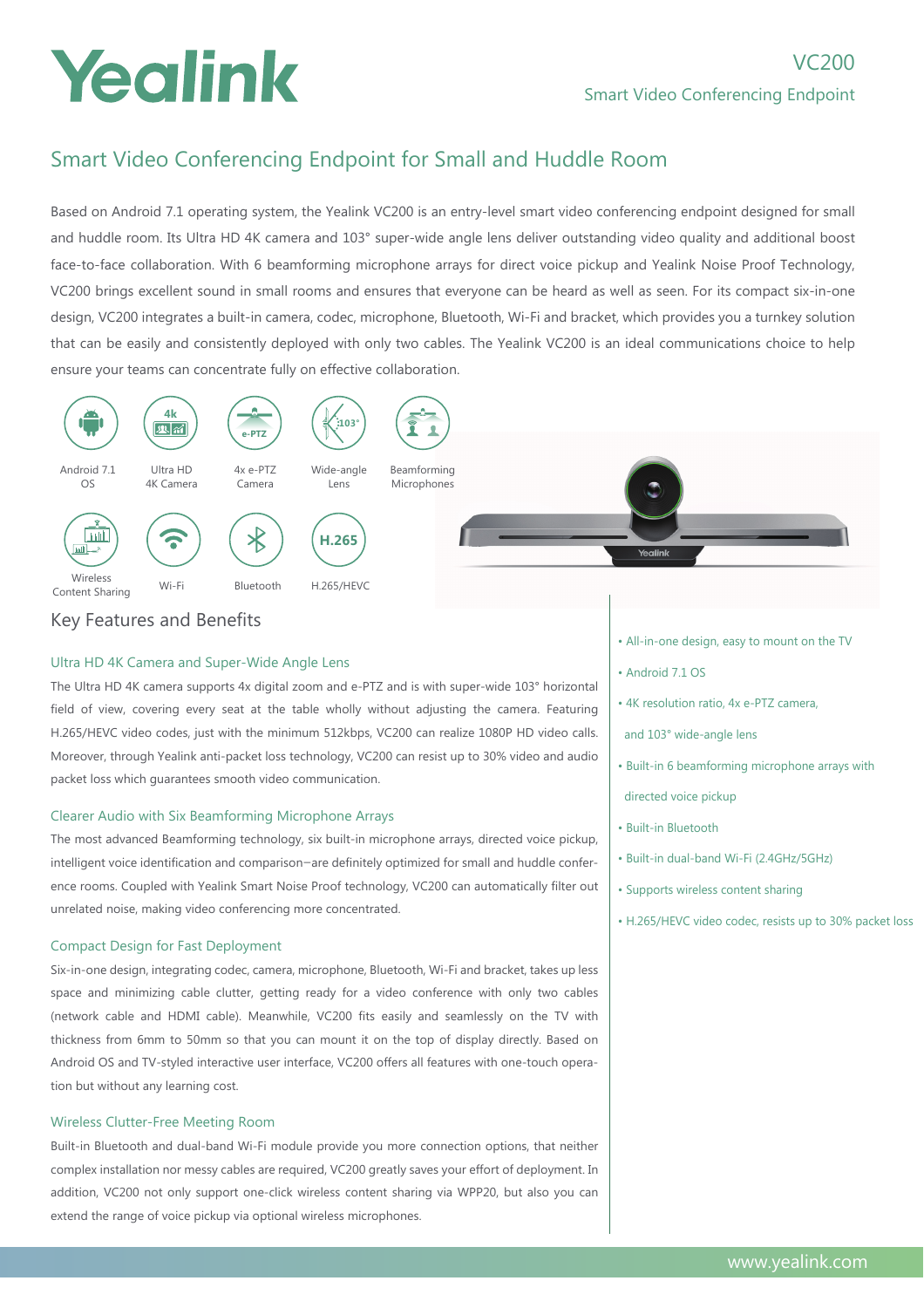# Yealink

# Smart Video Conferencing Endpoint

VC200

#### Package includes:

- VC200 Codec
- (integrate codec/camera/microphone/bracket)
- VCR11 Remote Control
- PoE Adapter
- WPP20 Wireless Presentation Pod (optional)
- VCH50 Video Conferencing Hub (optional)

#### Ultra HD 4K Camera

- Ultra HD 4K camera
- 1920 x 1080 video resolution
- 30 frame rate
- 4x e-PTZ camera
- Horizontal field of view: 103°
- Beauty shot

#### Microphone

- Built-in six beamforming microphone arrays
- 16ft / 5 meters voice pickup distance
- Wireless microphone (optional)
- Conference phone CP960 (optional)

#### Video Standard and Network Suitability

- Video codecs:
- H.265/HEVC, H.264 High Profile, H.264, H.263
- Forward Error Correction (FEC)
- Anti 30% video packet loss
- Bandwidth dynamic adaptive adjustment
- Shared content and audio preference strategy
- Bandwidth/protocol/audio&video call auto adaptive

#### Audio Features

- Audio codecs:
- Opus, 8~48kHz sampling rate
- 14kHz bandwidth with G.722.1C
- 7kHz bandwidth with G.722.1
- 3.4kHz bandwidth with G.711 (PCMA/PCMU)
- Audio technology:
- Acoustic echo cancellation
- Automatic gain control
- Yealink Noise Proof Technology
- CNG, PLC, AJB, De-Rerb

#### Operating System

• Based on Android 7.1

#### Call Features

- 1080P30 people + 1080P30 content sharing video quality
- Video Layout: Picture-in-picture (PIP)
- Video/audio recording and playback
- Screenshots in USB flash drive or local storage
- Group dial
- YMS meeting control:
- invite/remove
- mute/unmute participates
- lock
- DND (do not disturb), call statistics
- Auto answer, mute, call waiting
- Virtual keyboard
- Local directory: 500 entries
- Call history: all/missed/received/dialed
- LDAP phonebook
- Multi-language support
- Additional five-way audio call

#### Standard Communication Protocol

- H.323/SIP
- Dual stream protocol: H.239 (H.323)/BFCP (SIP)
- FECC: H.224/H.281, Sony VISCA and PELCO D/P
- H.323 protocol suite: H.245, H.225, H.235, H.241
- Gatekeeper account and SIP account

#### Network and Security Features

- Built-in dual-band Wi-Fi (2.4GHz/5GHz):
- connect to a Wi-Fi network
- serve as a Wi-Fi hotspot
- Built-in Bluetooth
- IPv4 and IPv6, DHCP/static IP
- HTTP/HTTPS web server
- RS232/HTTP API for control system integration
- SRTP/TLS, AES 128-bit encryption
- QoS: 802.1p/q, Diff-serv
- VLAN, IEEE802.1X, LLDP-MED
- Anti-attack
- Network diagnosis: Ping, trace route
- Time and date synchronization using SNTP
- Built-in certificate

#### NAT and Firewall Traversal

- ICE/TURN/STUN
- H.460
- NAT (manual/auto mode)
- Yealink intelligent firewall traversal

YEALINK NETWORK TECHNOLOGY CO., LTD. The Mail: sales@yealink.com Website: www.yealink.com

• Open VPN

- Configuration Management
- Configuration via
- browser/display/auto-provisioning
- Virtual remote control
- Firmware upgrading, factory resetting
- Export or import configuration
- System log exporting

#### VC200 Codec Connections

- 1 x HDMI output (CEC supported)
- 1 x Yealink extension port (RJ-45) connect to VCH50/CP960 Phone
- 1 x 10/100M Ethernet port:

• 1 x Line-out (3.5mm) • 1 x security lock slot • 1 x reset slot

Other Physical Features

• Dimension (W.D.H):

Package Features • Qty/CTN: 4 PCS • N.W/CTN: kg • G.W/CTN: kg

Compliance

CE & FCC

• Capacity: 16GB (Available: 8GB) • Yealink PoE Adapter: AC 100~240V input

 - VC200 codec: 300 mm x 70 mm x 86.6 mm - VCR11: 190mm x 55mm x 24mm • Operating humidity: 10~95% • Operating temperature: 0~40°C • Storage temperature: -30~70°C

• Giftbox size: 355mm\*135mm\*140mm • Carton Meas: 375mm\*335mm\*355mm

 $\bigcirc$ 

REACH

 $ISO 9001$  *<u>DANATEL</u>* 

• Power consumption (PSU): Idle<6.5W; Normal: 7W; MAX: 8W

- Power over Ethernet (IEEE 802.3af)
- $2 \times$  USB 2.0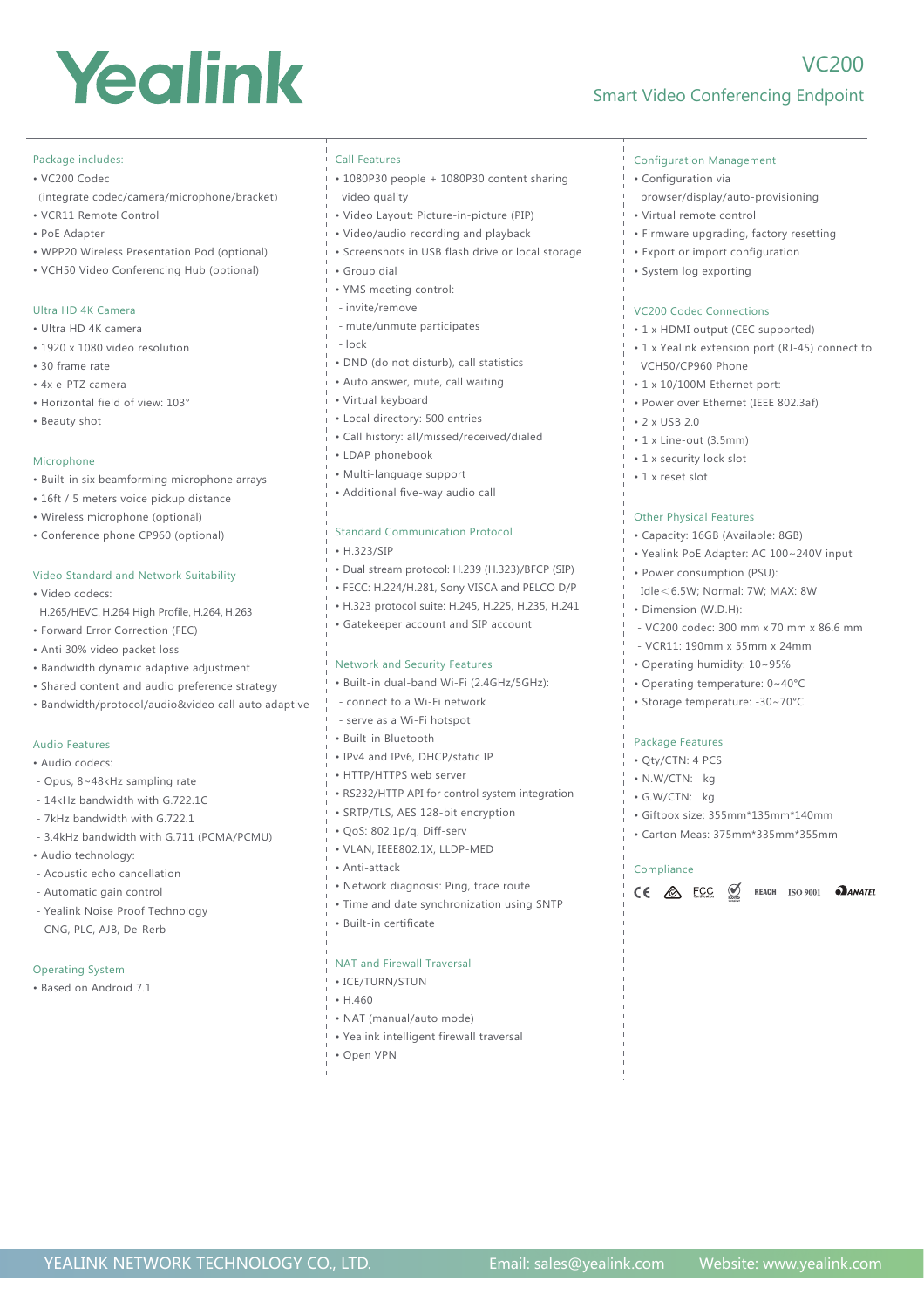

# **Endpoint Connections**



 $\breve{\varphi}$  For more information on WPP20 wireless presentation pod, refer to Yealink WPP20 Wireless Presentation Pod Quick Start Guide.